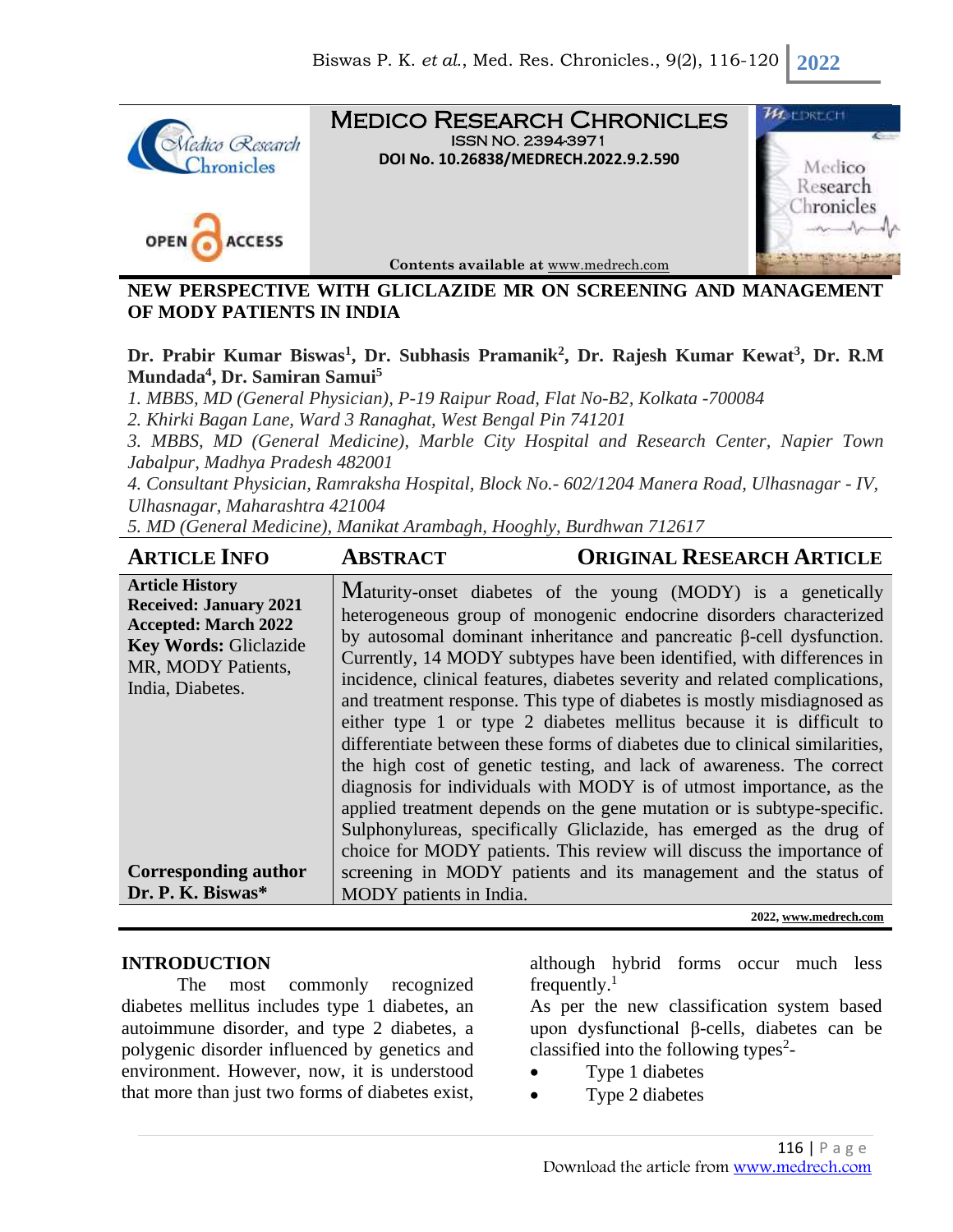- Hybrid forms
- Hyperglycaemia during pregnancy
- Unclassified diabetes
- Other specific types include monogenic diabetes

The monogenic diabetes subclass can be further sub-divided into the following subtypes-

- Monogenic defects in insulin action
- Other genetic syndromes associated with diabetes
- Monogenic defects of β-cell function-Clinical manifestation of monogenic defects in β-cell function include maturity-onset diabetes of the young (MODY).

## **Maturity-onset diabetes of the young (MODY) and its screening**

MODY is a monogenic type of diabetes resultant from single-gene mutations. It is characterized by mild hyperglycemia, autosomal dominant inheritance, early onset of diabetes (<25 years), insulin resistance, and preservation of endogenous insulin secretion.<sup>3</sup> The genes involved are crucial for the development, functioning, and regulation of β cells. They can cause glucose sensing and insulin secretion disorders. Fourteen MODY subtypes have been identified thus far, each characterized by a distinct gene mutation.<sup>3</sup> MODY is often misdiagnosed by type 1 or type 2 diabetes; however, MODY can be distinguished from other types of diabetes based on the age at which the disease first manifested. Apart from age, other clinical distinguishing features that differ from type 1 diabetes patients include C-peptide concentration, hs-CRP, lipid levels and polyuria. It is currently suggested that genetic tests for MODY be performed when paediatric diabetes is diagnosed, together with modest hyperglycemia and absence of all four islet autoantibodies (antibodies against GAD, insulinoma antigen-2, zinc transporter and  $insulin$ <sup>2</sup>. The standard approach for diagnosis of MODY includes the sequential screening of

the first three common MODY genes, which include hepatocyte nuclear factor 1α (HNF1A), hepatocyte nuclear factor 4α (HNF4A) and Glucokinase (GCK). <sup>4</sup> The diagnosis of MODY has significant implications for diabetes management. The principal pathogenic defect in MODY is impaired insulin secretion, so (unlike patients with type 1 diabetes) 99% of patients with MODY will not have islet cell autoantibodies, and most will show endogenous insulin secretion for some years after diagnosis. As a result, these patients do not require insulin therapy. <sup>5</sup> Thus, in patients with GCK-MODY (a subtype of MODY), the glucose-lowering therapies are ineffective due to a higher basal glucose level. <sup>6</sup> On the other hand, patients with HNF1A- or HNF4A-MODY (a subtype of MODY) are highly responsive to low-dose sulfonylureas due to the increased pancreatic insulin secretion. 7

A UK population study highlighted the importance of the correct diagnosis of MODY. Following genetic diagnosis for MODY, patients with GCK-MODY, who were inappropriately treated at the time of diagnosis, could stop this treatment without any effect on HbA1c levels. However, only 58% of HNF1A/HNF4A-MODY patients, who were also treated inappropriately in the past, could change the treatment to sulfonylurea/diet alone.<sup>8</sup> Thus, screening of MODY and subsequent selection of treatment modality is critical for the management of MODY patients.

## **Treatment with Sulphonylureas in MODY patient**

The finding of the UK nationwide prospective study of treatment change in MODY suggests that in individuals with HNF1A/HNF4A-MODY with a longer duration of diabetes (>11 years) at the time of genetic test, rather than ceasing current treatment, a sulfonylurea should be added to existing therapy, particularly in those who are overweight or obese and have a high  $HbA_{1c}$ .<sup>8</sup>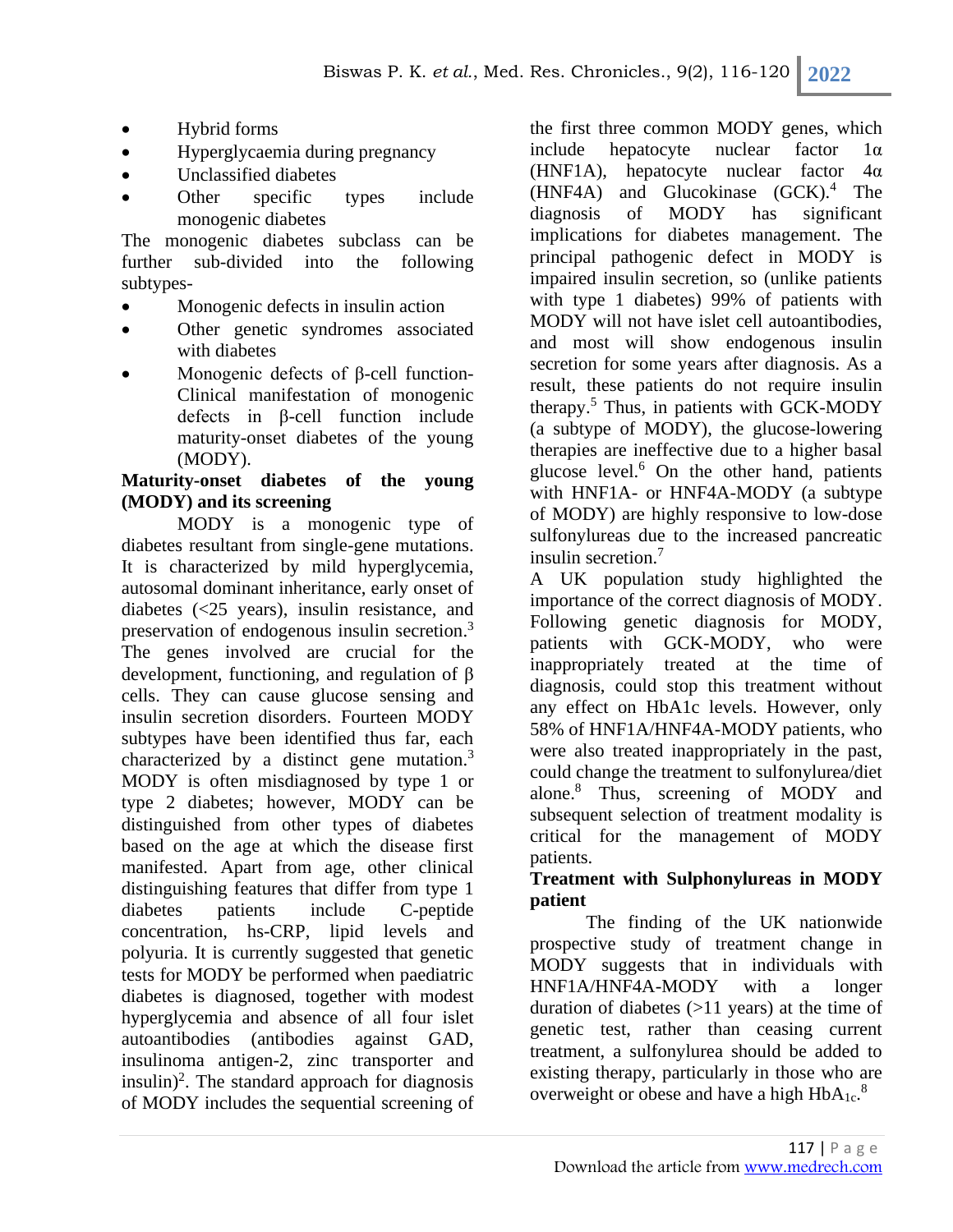Studies have suggested that MODY caused by HFN mutations, i.e., HNF1A/HNF4A (MODY1, MODY3 and MODY5), responds exceptionally well to sulfonylureas. Thus, suggesting the use of sulphonylureas as a first-line treatment before metformin in patients with MODY because these patients do not have insulin resistance; metformin, as an insulin sensitizer, is better suited for patients with type 2 diabetes. Because of this, a crossover trial of Gliclazide and Metformin in 36 patients, either with diabetes caused by HNF-1alpha mutations or type 2 diabetes who were matched for bodymass index and fasting plasma glucose, was carried out. Participants were randomized to metformin or Gliclazide for 6 weeks and then crossed over to the alternative treatment following a 1-week washout period between treatments. Patients with HNF-1alpha diabetes had a 5.2-fold greater response to Gliclazide than metformin (fasting plasma glucose reduction 4.7 vs 0.9 mmol/L,  $p=0.0007$ ). Thus, Gliclazide was significantly more effective in lowering fasting plasma glucose in patients with MODY3 than in patients with T2DM. In contrast, metformin was slightly (but not significantly better) in the T2DM than in the MODY3 group. Additionally, Gliclazide increased β-cell function by 55% in patients with T2DM; the increase was  $310\%$  in patients with MODY3.<sup>5,9</sup>

These findings demonstrated that the cause of hyperglycaemia changes the response to hypoglycaemic drugs; HNF-1α diabetes has marked sulphonylurea sensitivity. This pharmacogenetic effect is consistent with models of HNF-1 $\alpha$  deficiency, which show that the β-cell defect is upstream of the sulphonylurea receptor. Thus, the genetic basis of hyperglycaemia has critical implications for patient management.<sup>9</sup>

# **Treatment of MODY in Indian population**

Indian population shows a marked difference in the type 2 diabetes profile compared to the global profile. The Indian

population profile differs from that in Western populations, with respect to the tendency to develop insulin resistance at a younger age, lower body mass index, and a high prevalence of several high-risk genetic polymorphisms.<sup>10</sup> Similarly, the MODY patient profile is expected to differ vastly from the western population.<sup>11</sup> Genomic data from South India reported that MODY3 was the most prominent subtype (as it is elsewhere), followed by MODY12, which is associated with a mutation in ABCC8. MODY12 is rarely found in European populations.<sup>12</sup>

This study highlighted the difference in the genetic profile of MODY patients in India and the need to undertake a nationwide study to identify the genetic profile of MODY patients in India. This is highly critical as the MODY subtype can impact treatment modality selection which will determine the management of diabetes in MODY patients in India.

In view of these urgent clinical implications, a Pan-India MODY study has been undertaken between November 2019 and October 2021. There are two parts to this study. The first part aimed to carry out the comprehensive genetic screening of Indian MODY patients. This will help to identify the prevalent subtypes in Indian MODY patients. Further, the study investigates the feasibility, reliability and efficacy of genetic testing on salivary samples. Collecting salivary samples than blood, especially in children, is far more convenient and has far-reaching implications.

The second part of the study aimed to evaluate the clinical efficacy (primary objective) and safety (secondary objective) of Gliclazide MR 60 mg in MODY1, MODY3 or MODY12 patients.<sup>5</sup> The results of this study will help to establish the treatment modality of MODY patients in India. The Pan-India MODY study is expected to provide important information about the prevalence of MODY and the effect of treatment with Gliclazide MR 60 mg in patients with MODY. This study is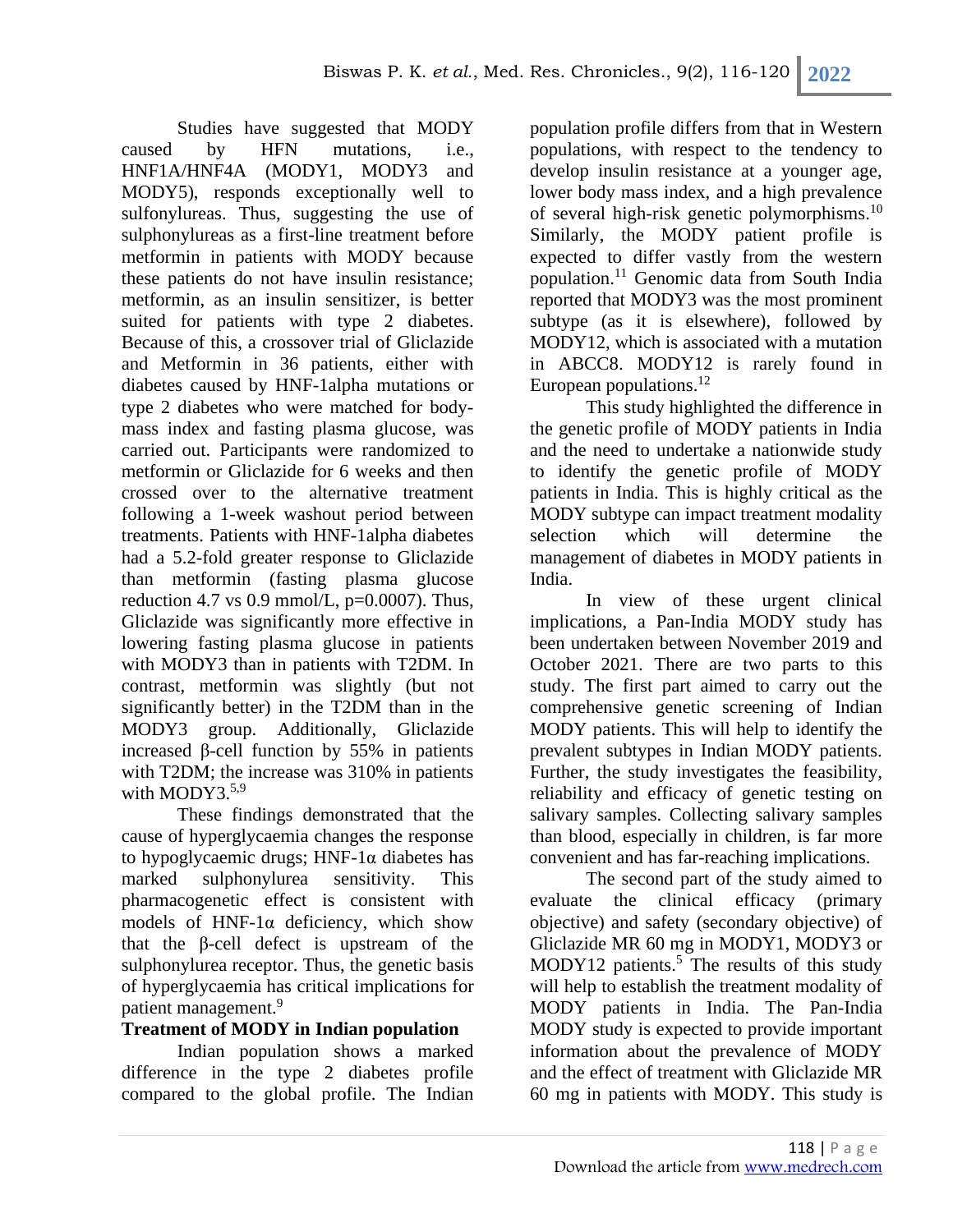expected to delineate the prevalence of MODY in India. It could contribute to the development of a standardized salivary diagnosis test. It will also provide new valuable data on the efficacy and safety of gliclazide MR in specific MODY subtypes.

## **CONCLUSION**

MODY is an early-onset, autosomal dominant form of non-insulin-dependent diabetes. There are around 14 subtypes of MODY, classified on a genetic basis. It has been seen that different genetic subtype of the MODY can exhibit varied sensitivity towards the treatment modality selected. Thus, the genetic diagnosis of MODY is exceptionally critical and can transform patient management. Studies show that MODY patients exhibit a highly sensitive response to the sulphonylureas, specifically, Gliclazide. Therefore, Gliclazide has been suggested to be taken as the first-line treatment in certain types of MODY patients, as they do not respond to metformin treatment.

Further, unlike the western population, the genetic profile of the Indian population differs significantly. The PAN India MODY study results are expected to provide the genetic profile of the Indian MODY patients and the efficacy and safety of Gliclazide in Indian MODY patients. Increasing awareness about MODY is essential for timely and optimal management of the disease, preventing complications in patients affected and early diagnosis in their asymptomatic family members.

## **REFERENCES**

- 1. Laura S. Hoffman, Tamaryn J. Fox, Catherine Anastasopoulou, Ishwarlal Jialal. *Maturity Onset Diabetes in the Young*.; 2021. Accessed February 22, 2022. www.ncbi.nlm.nih.gov/books/NBK532 900
- 2. Skoczek D, Dulak J, Kachamakova-Trojanowska N. Maturity onset diabetes of the young—new

approaches for disease modelling. *International Journal of Molecular Sciences*. 2021;22(14). doi:10.3390/ijms22147553

- 3. Tshivhase A, Matsha T, Raghubeer S. Diagnosis and Treatment of MODY: An Updated Mini Review. Published online 2021. doi:10.3390/app
- 4. Doddabelavangala Mruthyunjaya M, Chapla A, Hesarghatta Shyamasunder A, et al. Comprehensive Maturity Onset Diabetes of the Young (MODY) Gene Screening in Pregnant Women with Diabetes in India. *PLOS ONE*. 2017;12(1):e0168656. doi:10.1371/journal.pone.0168656
- 5. Khunti K, Hassanein M, Lee MK, Mohan V, Amod A. Role of Gliclazide MR in the Management of Type 2 Diabetes: Report of a Symposium on Real-World Evidence and New Perspectives. *Diabetes Therapy*. 2020;11(S2):33-48. doi:10.1007/s13300-020-00833-x

- 6. Chakera AJ, Steele AM, Gloyn AL, et al. Recognition and Management of Individuals With Hyperglycemia Because of a Heterozygous Glucokinase Mutation. *Diabetes Care*. 2015;38(7):1383-1392. doi:10.2337/dc14-2769
- 7. Gardner D, Tai ES. Clinical features and treatment of maturity onset diabetes of the young (MODY). *Diabetes, Metabolic Syndrome and Obesity: Targets and Therapy*. Published online May 2012:101. doi:10.2147/DMSO.S23353
- 8. Shepherd MH, Shields BM, Hudson M, et al. A UK nationwide prospective study of treatment change in MODY: genetic subtype and clinical characteristics predict optimal glycaemic control after discontinuing insulin and metformin. *Diabetologia*.